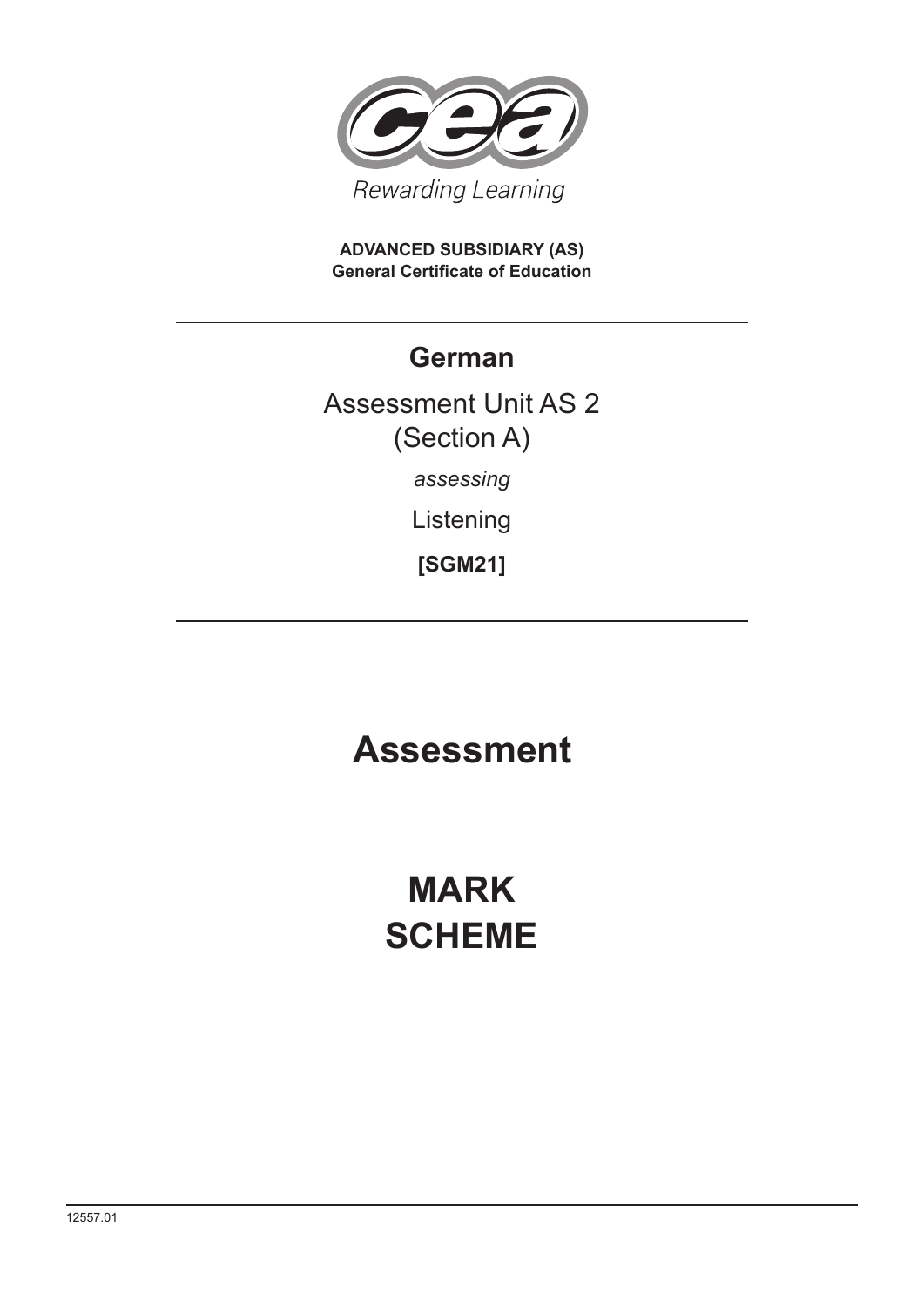#### **General Marking Instructions**

#### *Introduction*

The main purpose of this mark scheme is to ensure that CCEA Assessment Resources are marked accurately, consistently and fairly. The mark scheme provides teachers with an indication of the nature and range of candidates' responses likely to be worthy of credit. It also sets out the criteria which they should apply in allocating marks to candidates' responses.

#### *Assessment objectives*

Below are the assessment objectives for **GCE German**

Candidates should be able to:

- **AO1** Understand and respond, in speech and writing, to spoken language drawn from a variety of sources, including face-to-face interaction.
- **AO2** Understand and respond, in speech and writing, to written language drawn from a variety of sources.
- **AO3** Manipulate the language accurately and appropriately, in spoken and written forms, using a range of lexis and structure.
- **AO4** Show knowledge and understanding of, and respond critically and analytically to, different aspects of the culture and society of countries and communities where the language is spoken and demonstrate critical analysis and evaluation of works created in the language studied.

#### *Quality of candidates' responses*

In marking the CCEA Assessment Resources, teachers should be looking for a quality of response reflecting the level of maturity which may reasonably be expected of a 17 or 18-year-old.

#### *Flexibility in marking*

Mark schemes are not intended to be totally prescriptive. No mark scheme can cover all the responses which candidates may produce. In the event of unanticipated answers, teachers are expected to use their professional judgement to assess the validity of answers.

#### *Positive marking*

Teachers are encouraged to be positive in their marking, giving appropriate credit for what candidates know, understand and can do rather than penalising candidates for errors or omissions. Teachers should make use of the whole of the available mark range for any particular question, and be prepared to award full marks for a response which is as good as might reasonably be expected of a 17 or 18-year-old.

#### *Awarding zero marks*

Marks should only be awarded for valid responses and no marks should be awarded for an answer which is completely incorrect or inappropriate.

#### *Types of mark schemes*

Mark schemes for tasks or questions which require candidates to respond in extended written form are marked on the basis of levels of response which take account of the quality of written communication.

Other questions which require only short answers are marked on a point for point basis with marks awarded for each valid piece of information provided.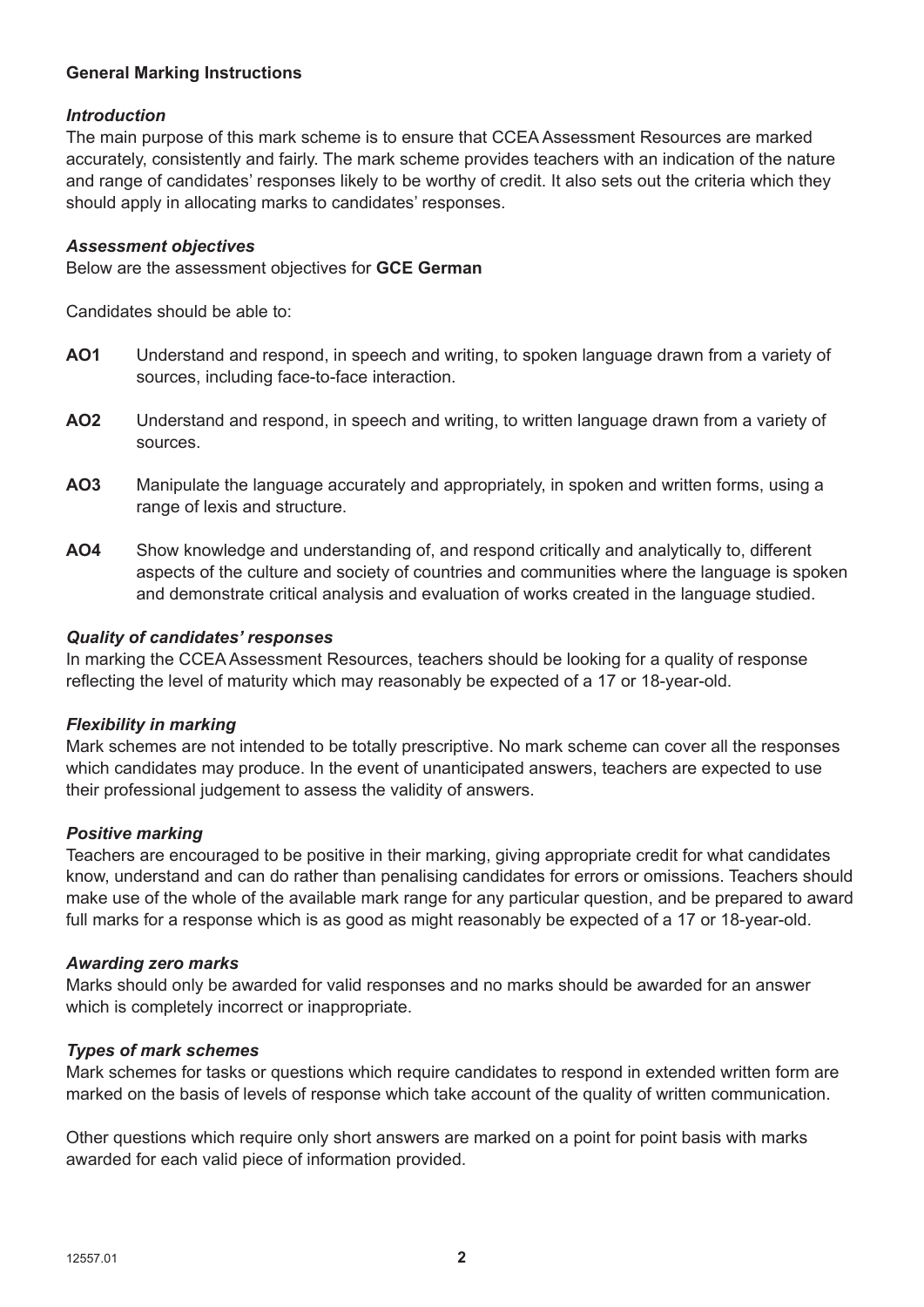#### *Levels of response*

In deciding which level of response to award, teachers should look for the 'best fit' bearing in mind that weakness in one area may be compensated for by strength in another. In deciding which mark within a particular level to award to any response, teachers are expected to use their professional judgement.

The following guidance is provided to assist teachers.

- *Threshold performance:* Response which just merits inclusion in the level and should be awarded a mark at or near the bottom of the range.
- • *Intermediate performance:* Response which clearly merits inclusion in the level and should be awarded a mark at or near the middle of the range.
- *High performance:* Response which fully satisfies the level description and should be awarded a mark at or near the top of the range.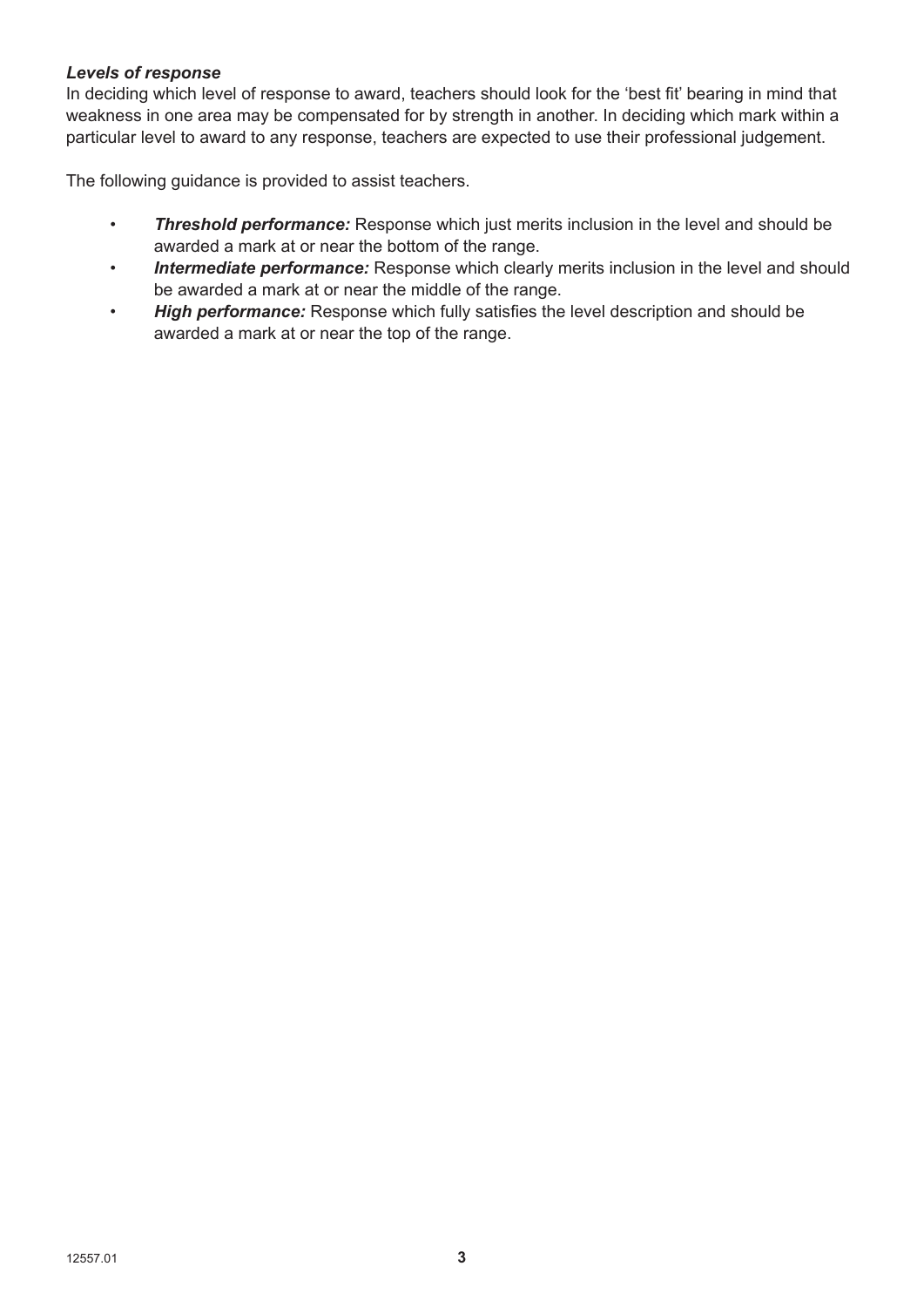#### **Extra Guidance for Teachers: Summer 2021: Listening: AS 2: Section A and A2: Section A**

In the Listening assessment, candidates are being tested on their ability to understand and respond, in speech and writing, to spoken language, drawn from a variety of sources, including face to face interaction. When marking Listening papers teachers should bear in mind this criterion. What markers are looking for in the candidates' answers is evidence that they have understood and responded appropriately to the stimulus. In this assessment they are not being marked on the other Assessment Objectives such as their ability to manipulate the language accurately and appropriately. Teachers should credit key ideas if meaning is clear even if the Target Language is inaccurate.

Candidates will be awarded marks even though their response differs from the wording in the mark scheme as long as there is no ambiguity in their answer. Superfluous material will not be penalised if the correct answer is clearly given. Candidates will not lose marks unless additional information compromises the rest of the response.

Other points to note:

- Answers do not have to be in full sentences.
- There are no marks for answers in the wrong language.
- If appropriate, one word answers/figures may be used.
- Do not credit alternative answers.
- Bracketed words are not essential.
- Do not credit incoherent transcription of the stimulus.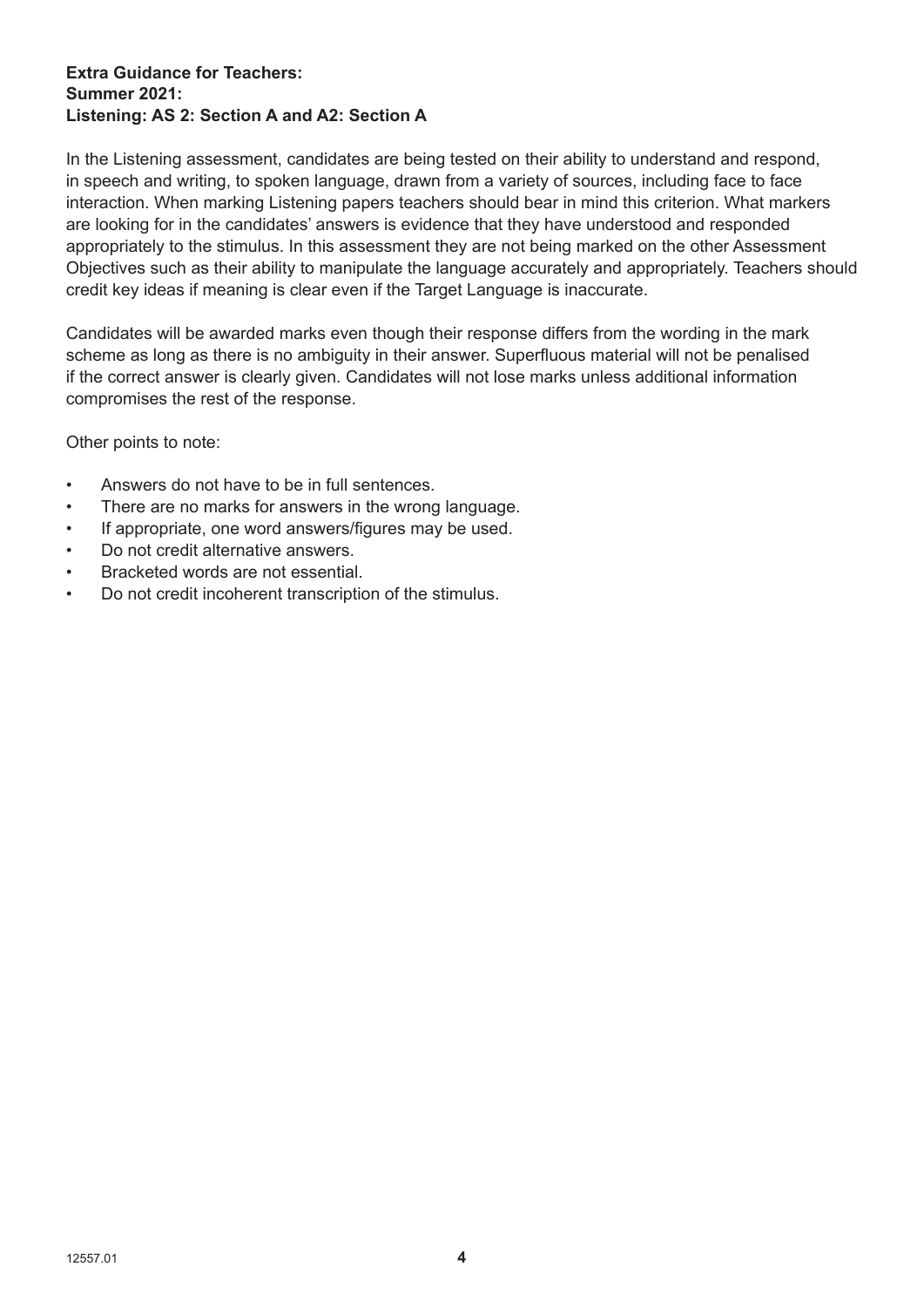| 1 | (a) | eine Nacht                                                                | $[1]$ | <b>AVAILABLE</b><br><b>MARKS</b> |
|---|-----|---------------------------------------------------------------------------|-------|----------------------------------|
|   | (b) | Kopfhörer und Wärmflasche                                                 | $[2]$ |                                  |
|   | (c) | schlafen                                                                  | $[1]$ |                                  |
|   | (d) | es ist bequemer                                                           | $[1]$ |                                  |
|   | (e) | die Leute erkennen sie und<br>wollen ein Selfie mit ihr machen            | $[2]$ |                                  |
|   | (f) | ihre Musik ist auch bei jungen Leuten beliebt                             | $[1]$ |                                  |
|   | (g) | sie hat ein sehr enges Verhältnis zu ihnen                                | $[1]$ |                                  |
|   |     | (h) dort kann sie so sein, wie sie ist/sie braucht die Ruhe und die Natur | $[1]$ |                                  |
|   |     | Marks for AO1 [10]                                                        |       | 10                               |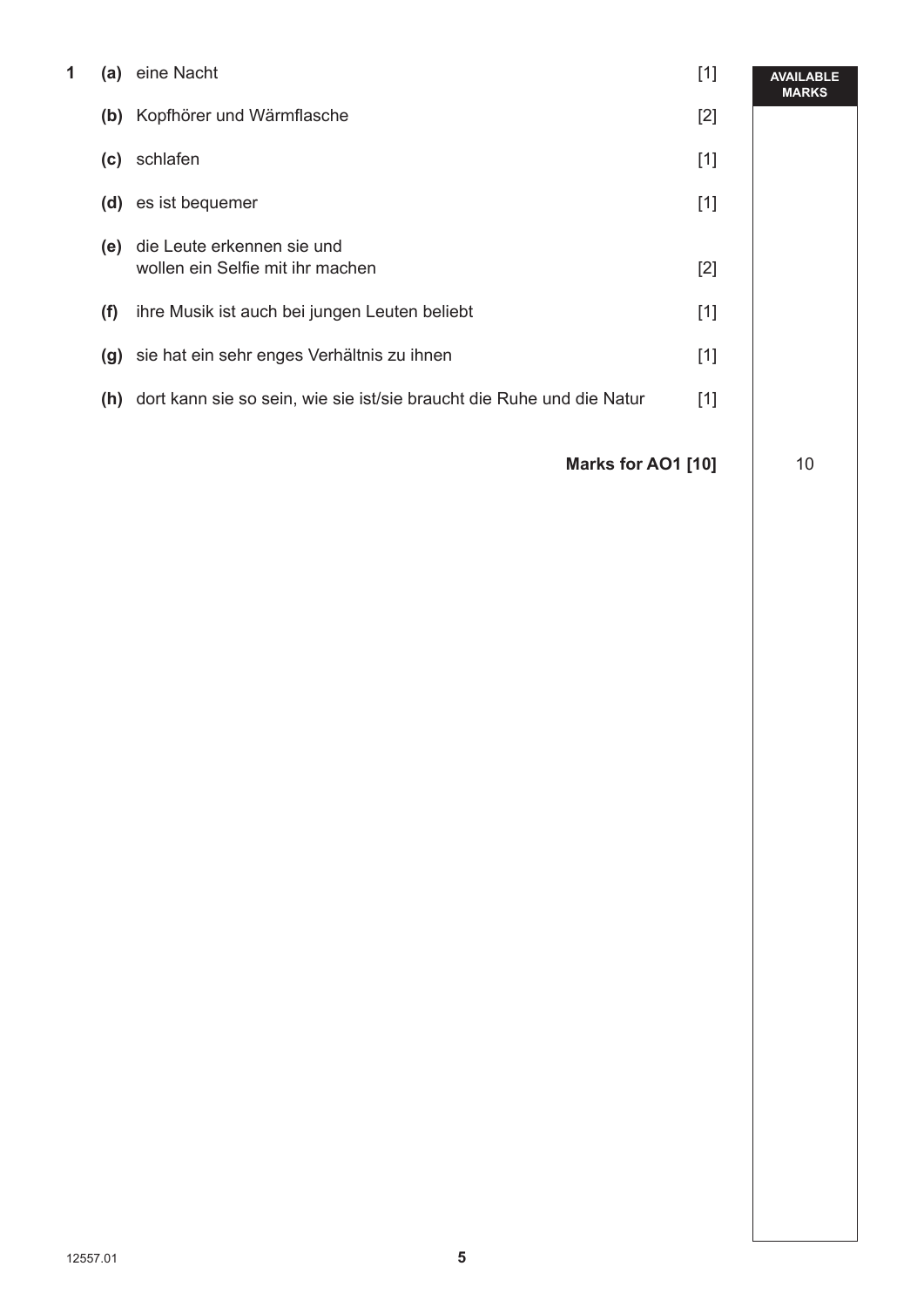|     | (a) three                                                                                           | $[1]$                    | <b>AVAILABLE</b><br><b>MARKS</b> |
|-----|-----------------------------------------------------------------------------------------------------|--------------------------|----------------------------------|
|     | (b) the children are hard of hearing<br>or deaf                                                     | $[2]$                    |                                  |
|     | (c) a company which produces hearing aids<br>donated 5000 Euros                                     | $[2]$                    |                                  |
|     | (d) to be brave<br>and believe in themselves<br>despite a disability                                | $[3]$                    |                                  |
|     | (e) children from six nations participated                                                          | $[1]$                    |                                  |
| (f) | with the help of a translation app                                                                  | $[1]$                    |                                  |
| (g) | the man talked about his deaf son<br>he could not find a football club for him<br>that made him sad | $[3]$                    |                                  |
|     | (h) they develop self-confidence                                                                    | $[1]$                    |                                  |
| (i) | they can see better                                                                                 | $[1]$                    |                                  |
|     |                                                                                                     |                          |                                  |
|     |                                                                                                     | Marks for AO1 [15]       | 15                               |
|     |                                                                                                     | Total marks for AO1 [25] |                                  |
|     |                                                                                                     |                          | 25                               |